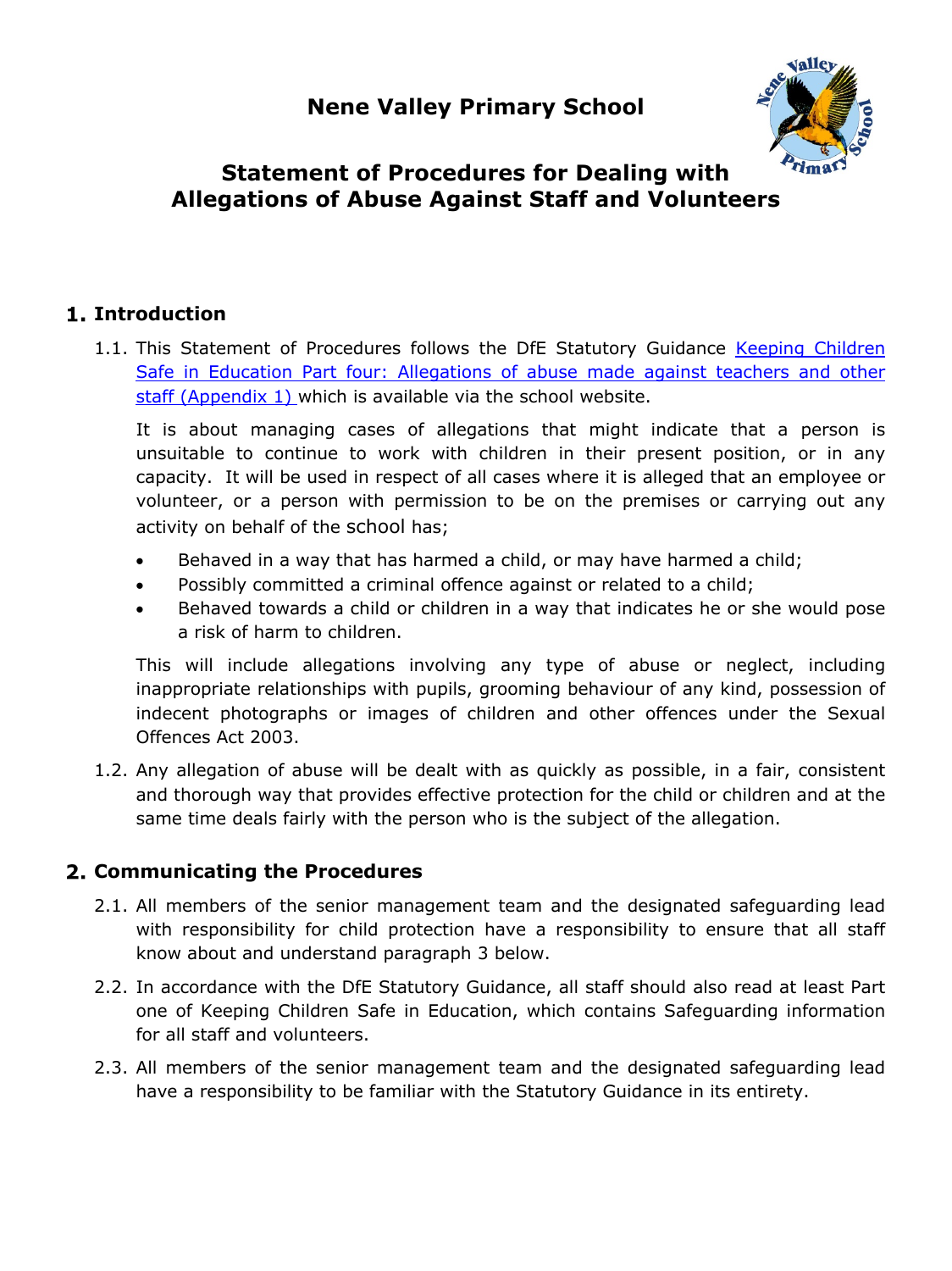# **Immediately Reporting an Allegation**

- 3.1. Everyone who comes into contact with children and their families has a role to play in safeguarding children. If you have a concern that a person (as described in paragraph 1.1 above) may have behaved inappropriately or you have received information that may constitute an allegation **you must**:
	- Report the facts to the Case Manager **(Designated Safeguarding Lead)** as soon as possible. All concerns will be listened to and managed appropriately; do not withhold information however trivial it may seem.
	- In the absence of the Case Manager you must report the matter to the most senior person available who will carry out the Case Manager's duties in his/her absence. If the allegation concerns the Case Manager, then the matter must be reported to the Chair of Governors.
	- Make a signed and dated written record of your concerns, observations or the information you have received and give it to the Case Manager straight away.
	- Maintain strict confidentiality.

#### 3.2. **You must not:**

- Attempt to deal with the situation yourself.
- Make assumptions, offer alternative explanations or diminish or embellish the seriousness of the behaviour or alleged incidents.
- Keep the information to yourself or promise confidentiality.
- Take any action that might undermine any investigation or disciplinary procedure, such as disclosing confidential information, interviewing the alleged victim or potential witnesses, or informing the alleged perpetrator or parents/carers.

### **Duties and Responsibilities of the Case Manager**

- 4.1. The duties and responsibilities of the Case Manager are as described in Keeping Children Safe in Education Part four: Allegations of abuse against teachers and other staff.
- 4.2. The contact details for the Designated Officer for Safeguarding are:

# **Julie Stainsby, Designated Safeguarding Lead, and**

### **Nick File, Acting Headteacher,**

#### **Tel: 01733 897517,**

#### **Email: dsl@nenevalleyprimary.net**

|                      | $\sim$                             |
|----------------------|------------------------------------|
| Signed:              | Signed                             |
| Mr Richard Isley     | Mr Nick File                       |
| Chair of Governors   | Acting Headteacher                 |
| Autumn 2021<br>Date: | <b>REVIEW DATE:</b><br>Autumn 2022 |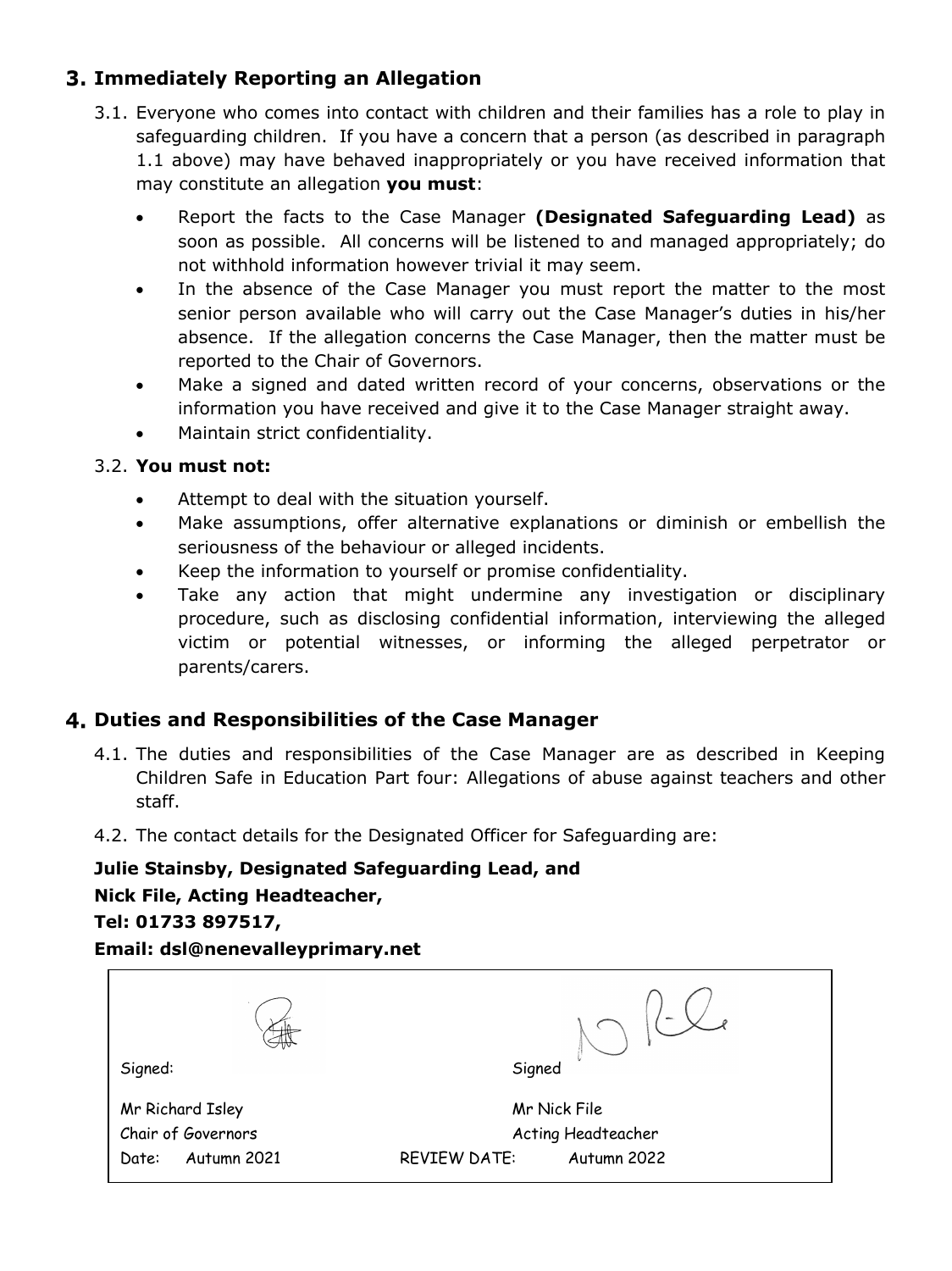From Keeping Children Safe in Education

# **Part four: Allegations made against/Concerns raised in relation to teachers,**

### **including supply teachers, other staff, volunteers and contractors**

335. Schools and colleges should have their own procedures for dealing with concerns and/or allegations against those working in or on behalf of schools and colleges in a paid or unpaid capacity, this includes, members of staff, supply teachers, volunteers and contractors.

336. This part of the guidance has two sections covering the two levels of allegation/concern:

1. Allegations that may meet the harms threshold.

2. Allegation/concerns that do not meet the harms threshold –referred to for the purposes of this guidance as 'low level concerns'.

337. These procedures should be consistent with local safeguarding procedures and practice guidance.

### **Section one: Allegations that may meet the harms threshold**

338. This part of the guidance is about managing cases of allegations that might indicate a person would pose a risk of harm if they continue to work in their present position, or in any capacity with children in a school or college. This guidance should be followed where it is alleged that anyone working in the school or a college that provides education for children under 18 years of age, including supply teachers, volunteers and contractors has:

- **behaved in a way that has harmed a child, or may have harmed a child and/or;**
- **possibly committed a criminal offence against or related to a child and/or;**
- **behaved towards a child or children in a way that indicates he or she may pose a risk of harm to children; and/or**
- **behaved or may have behaved in a way that indicates they may not be suitable to work with children.**

339. The last bullet point above includes behaviour that may have happened outside of school or college, that might make an individual unsuitable to work with children, this is known as transferable risk.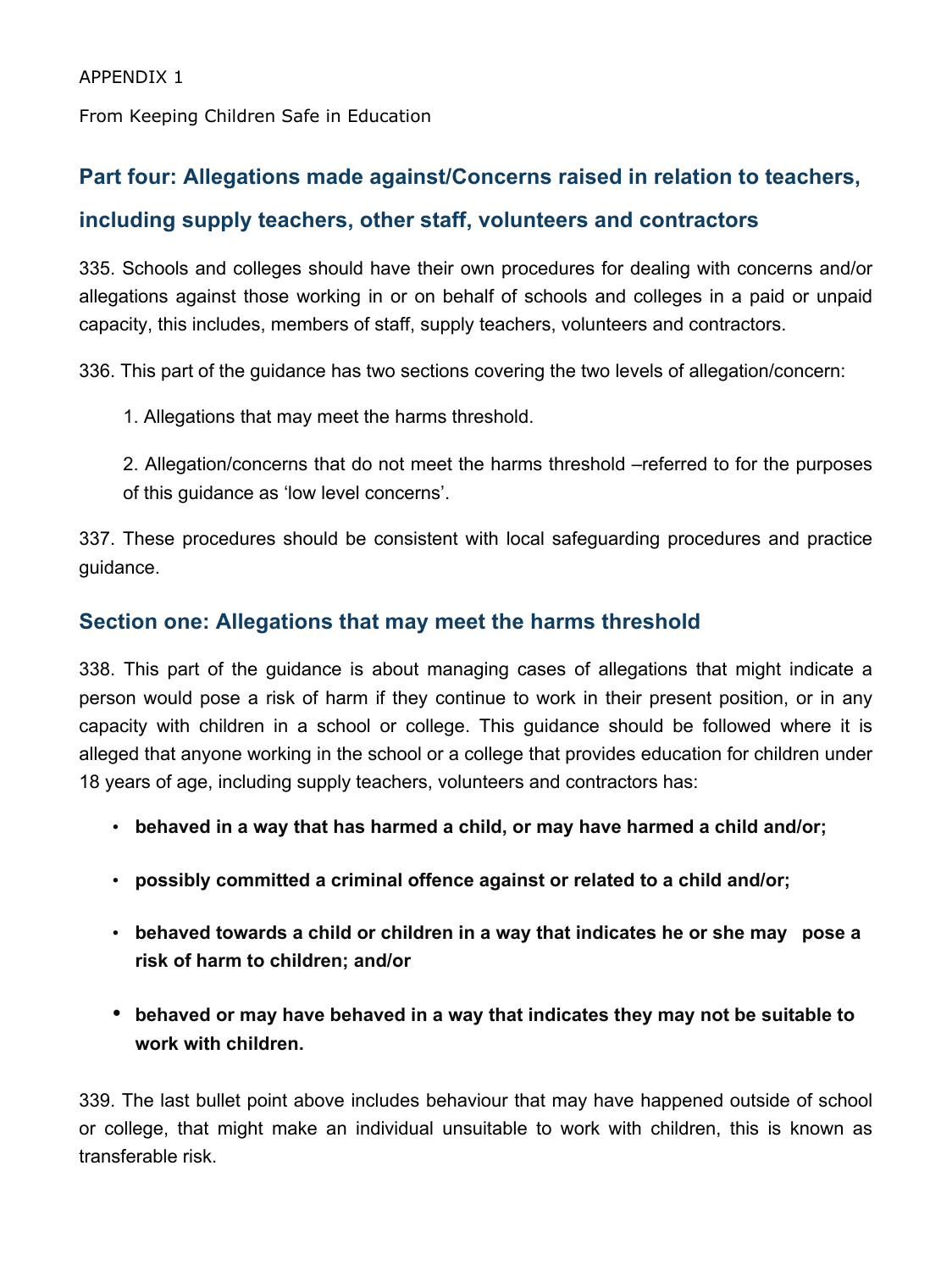340. Where appropriate an assessment of transferable risk to children with whom the person works should be undertaken. If in doubt seek advice from the local authority designated officer (LADO).

341. It is important that policies and procedures make clear to whom allegations should be reported and that this should be done without delay. A "case manager" will lead any investigation. This will be either the headteacher or principal, or, where the headteacher is the subject of an allegation, the chair of governors or chair of the management committee and in an independent school it will be the proprietor.

# **The initial response to an allegation**

342. Where the school or college identify a child has been harmed, that there may be an immediate risk of harm to a child or if the situation is an emergency, they should contact children's social care and as appropriate the police immediately as per the processes explained in Part one of this guidance.

343. There are two aspects to consider when an allegation is made:

- **Looking after the welfare of the child**  the designated safeguarding lead is responsible for ensuring that the child is not at risk and referring cases of suspected abuse to the local authority children's social care as described in Part one of this guidance.
- **Investigating and supporting the person subject to the allegation**  the case manager should discuss with the LADO, the nature, content and context of the allegation, and agree a course of action.

344. When dealing with allegations, schools and colleges should:

- apply common sense and judgement;
- deal with allegations quickly, fairly and consistently; and
- provide effective protection for the child and support the person subject to the allegation.

345. Schools and colleges should ensure they understand the local authority arrangements for managing allegations, including the contact details and what information the LADO will require when an allegation is made. Before contacting the LADO, schools and colleges should conduct basic enquiries in line with local procedures to establish the facts to help them determine whether there is any foundation to the allegation, being careful not to jeopardise any future police investigation. For example:

- was the individual in the school or college at the time of the allegations?
- did the individual, or could they have, come into contact with the child?
- are there any witnesses? and,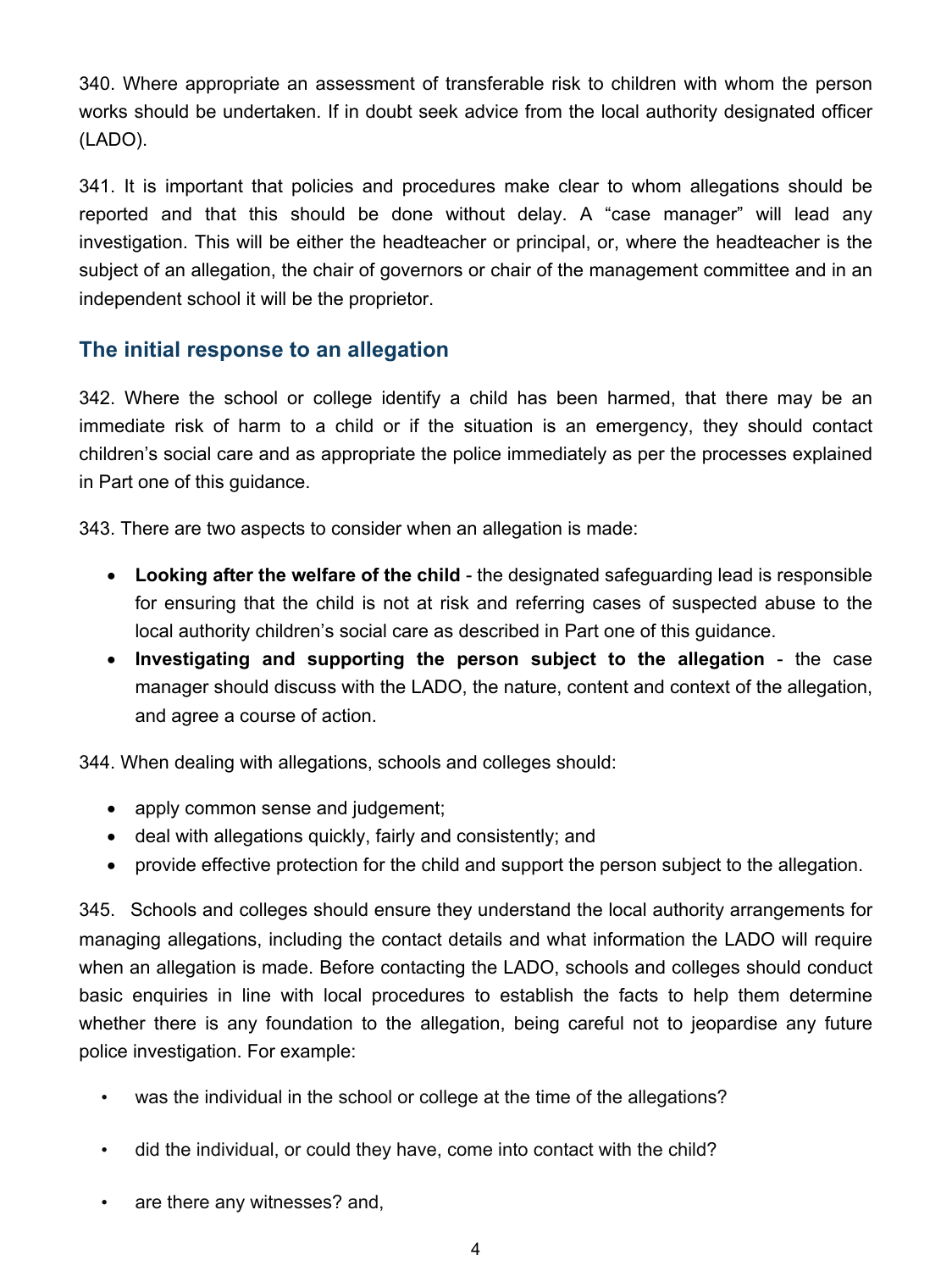• was there any CCTV footage?

346. These are just a sample of example questions. Schools and colleges should be familiar with what initial information the LADO will require. This information can be found in local policy and procedural guidance provided by the LADO service.

347. When to inform the individual of the allegation should be considered carefully on a case by case basis, with guidance as required from the LADO, and if appropriate children's social care and the police.

348. If there is cause to suspect a child is suffering, or is likely to suffer significant harm, a strategy discussion involving the police and/or children's social care will be convened in accordance with the statutory guidance Working Together to Safeguard Children. If the allegation is about physical contact, for example restraint, the strategy discussion<sup>119</sup> or initial evaluation with the LADO should take into account that teachers and other school and college staff are entitled to use reasonable force to control or restrain children in certain circumstances, including dealing with disruptive behaviour. Further information about the use of reasonable force can be found at paragraph 150 in Part 2 of this guidance and on GOV.UK.

349. Where the case manager is concerned about the welfare of other children in the community or the member of staff's 's family, they should discuss these concerns with the designated safeguarding lead and make a risk assessment of the situation. It may be necessary for the designated safeguarding lead to make a referral to children's social care.

350. Where it is clear that an investigation by the police or children's social care is unnecessary, or the strategy discussion or initial assessment decides that is the case, the LADO should discuss the next steps with the case manager.

# **No further action**

351. Where the initial discussion leads to no further action, the case manager and the LADO should:

- record the decision and justification for it; and,
- agree on what information should be put in writing to the individual concerned and by whom.

# **Further enquiries**

352. Where further enquiries are required to enable a decision about how to proceed, the LADO and case manager should discuss how and by whom the investigation will be undertaken. In straightforward cases, the investigation should normally be undertaken by a senior member of the school's or college's staff.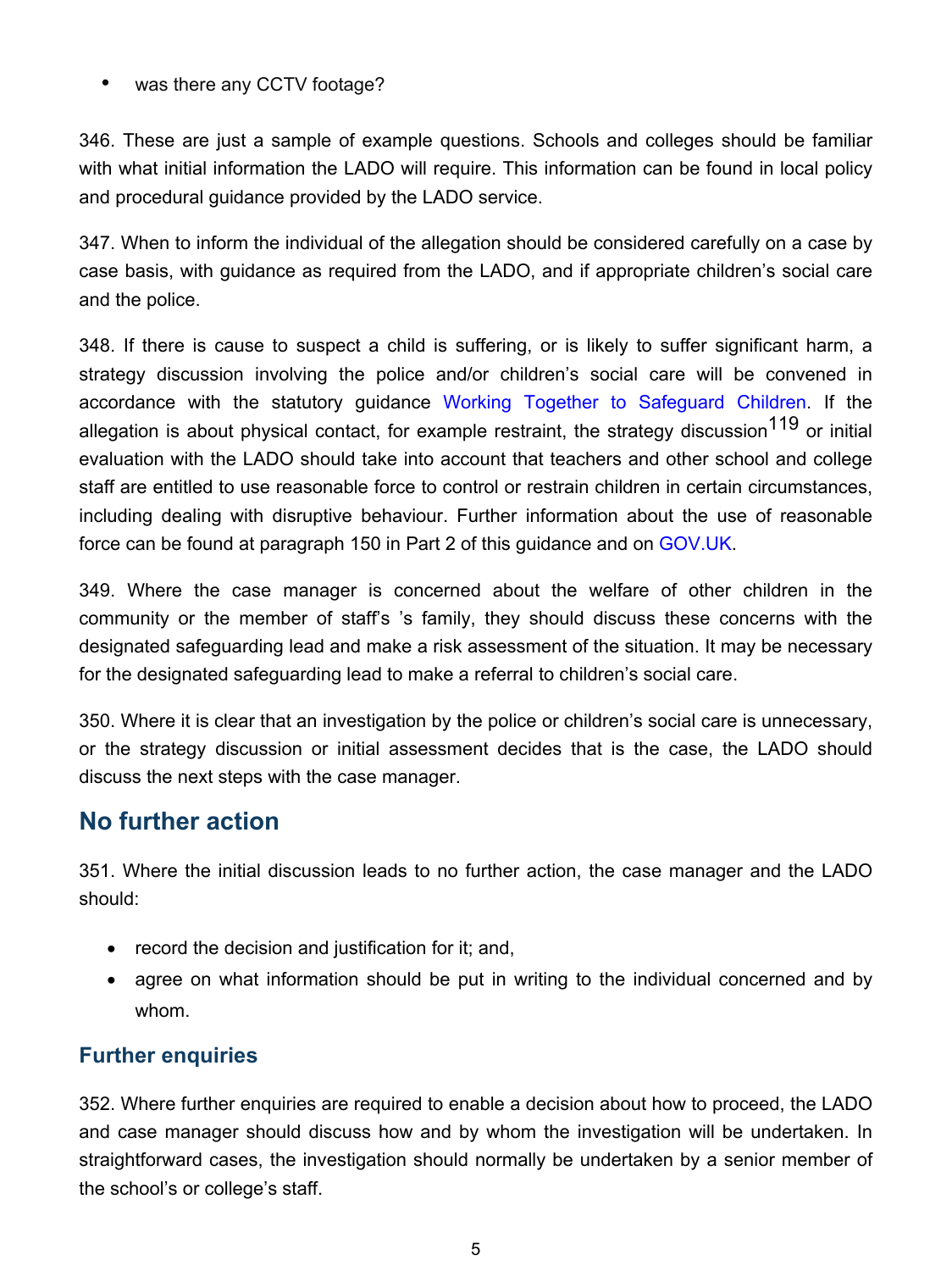353. Where there is a lack of appropriate resource within the school or college, or the nature or complexity of the allegation requires it, the allegation will require an independent investigator. Many local authorities provide for an independent investigation of allegations for schools that are maintained by the local authority, often as part of the HR/personnel services that schools and colleges can buy in from the authority. It is important that local authorities ensure that schools and colleges in that area have access to an affordable facility for independent investigation where that is appropriate. Academies and independent schools should also ensure they secure the services of a person who is independent of the school.

354. The case manager should monitor the progress of cases to ensure that they are dealt with as quickly as possible in a thorough and fair process. Reviews should be conducted at fortnightly or monthly intervals, depending on the complexity of the case.

355. Wherever possible, the first review should take place no later than four weeks after the initial assessment. Dates for subsequent reviews, ideally at fortnightly intervals, should be set at the review meeting if the investigation continues. The LADO will provide advice and guidance to schools and colleges when considering allegations against adults working with children. The LADO's role is not to investigate the allegation, but to ensure that an appropriate investigation is carried out, whether that is by the police, children's social care, the school or college, or a combination of these.

### **Supply teachers and all contracted staff**

356. In some circumstances schools and colleges will have to consider an allegation against an individual not directly employed by them, where its disciplinary procedures do not fully apply because agencies will have their own policies and procedures; for example, supply teachers or contracted staff provided by an employment agency or business.

357. Whilst schools and colleges are not the employer of supply teachers, they should ensure allegations are dealt with properly. In no circumstances should a school or college decide to cease to use a supply teacher due to safeguarding concerns, without finding out the facts and liaising with the LADO to determine a suitable outcome. Governing bodies and proprietors should discuss with the supply agency or agencies where the supply teacher is working across a number of schools of colleges, whether it is appropriate to suspend the supply teacher, or redeploy them to another part of the school or college, whilst they carry out their investigation.

358. Agencies should be fully involved and co-operate with any enquiries from the LADO, police and/or children's social care. The school or college will usually take the lead because agencies do not have direct access to children or other school of college staff, so they will not be able to collect the facts when an allegation is made, nor do they have all the relevant information required by the LADO as part of the referral process. Supply teachers, whilst not employed by the school or college, are under the supervision, direction and control of the governing body or proprietor when working in the school or college. They should be advised to contact their trade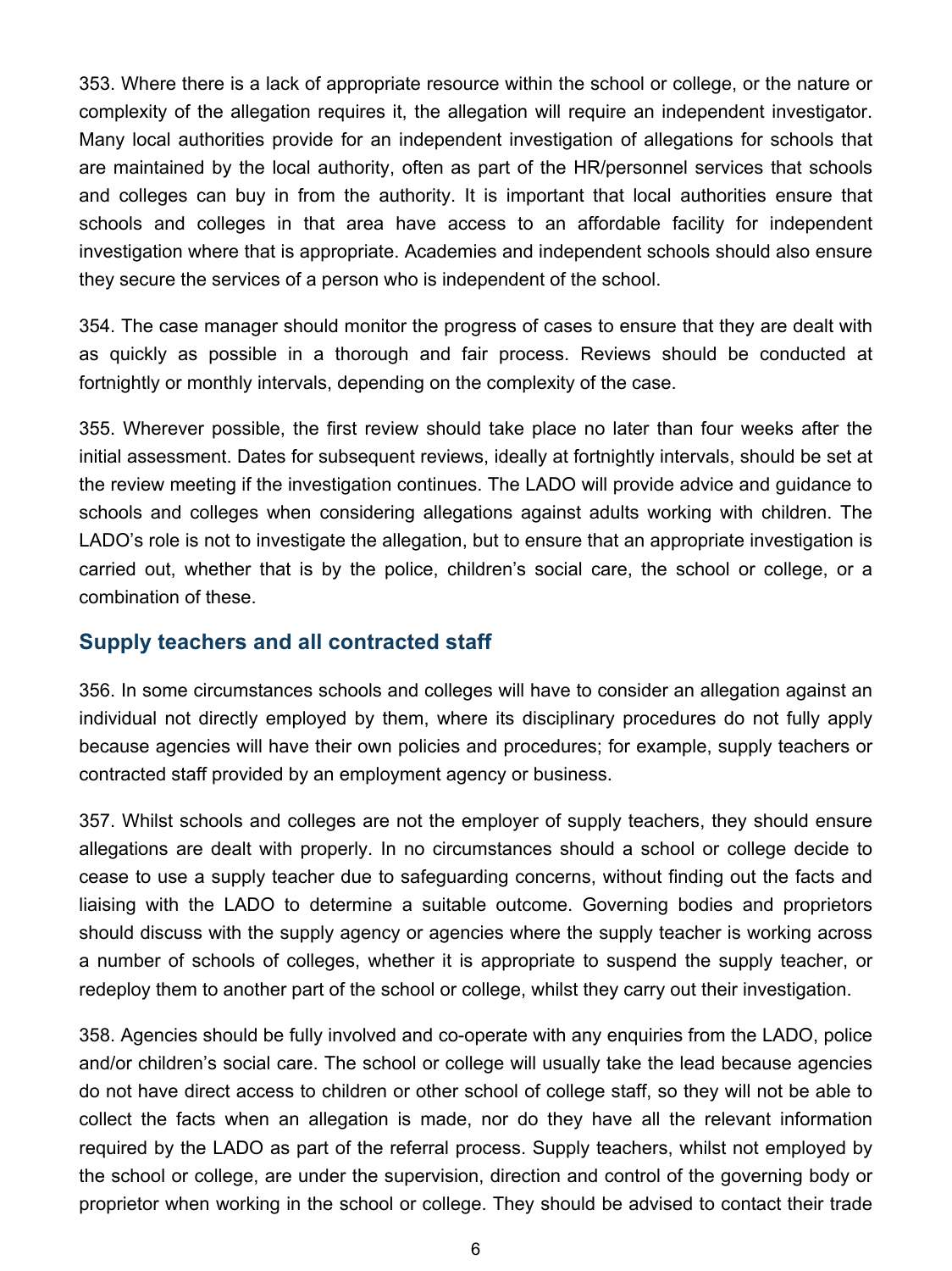union representative if they have one, or a colleague for support. The allegations management meeting which is often arranged by the LADO should address issues such as information sharing, to ensure that any previous concerns or allegations known to the agency or agencies are taken into account by the school or college during the investigation.

359. When using a supply agency, schools and colleges should inform the agency of its process for managing allegations but also take account of the agency's policies and their duty to refer to the DBS as personnel suppliers. This should include inviting the agency's human resource manager or equivalent to meetings and keeping them up to date with information about its policies.

#### **Governors**

360. If an allegation is made against a governor, schools and college should follow their own local procedures. Where an allegation is substantiated, they should follow the procedures to consider removing them from office.

### **Suspension**

361. Suspension should not be an automatic response when an allegation is reported. All options to avoid suspension should be considered prior to taking that step. The case manager **must** consider carefully whether the circumstances warrant suspension from contact with children at the school or college, or until the allegation is resolved. It should be considered only in cases where there is cause to suspect a child or other children at the school or college is/are at risk of harm, or the case is so serious that it might be grounds for dismissal. If in doubt, the case manager should seek views from their personnel adviser and the LADO, as well as the police and children's social care where they have been involved.

362. Where a school or sixth form college is made aware that the Secretary of State has made an interim prohibition order, in respect of an individual who works at a school or sixth form college, they should take immediate action to ensure the individual does not carry out work in contravention of the order. This means that pending the findings of the TRA investigation, the individual **must not** carry out teaching work. School and colleges should have clear policies on pay arrangements whilst the person is suspended or where there is an interim prohibition order in place.

363. In many cases, an inquiry can be resolved quickly and without the need for suspension. The employer will decide on whether the individual should continue to work at the school or college, based on consultation with the LADO who will provide relevant information they have received from the police or children's social care on whether they have any objections to the member of staff continuing to work during the investigation of the case. The case manager should be as inventive as possible to avoid suspension.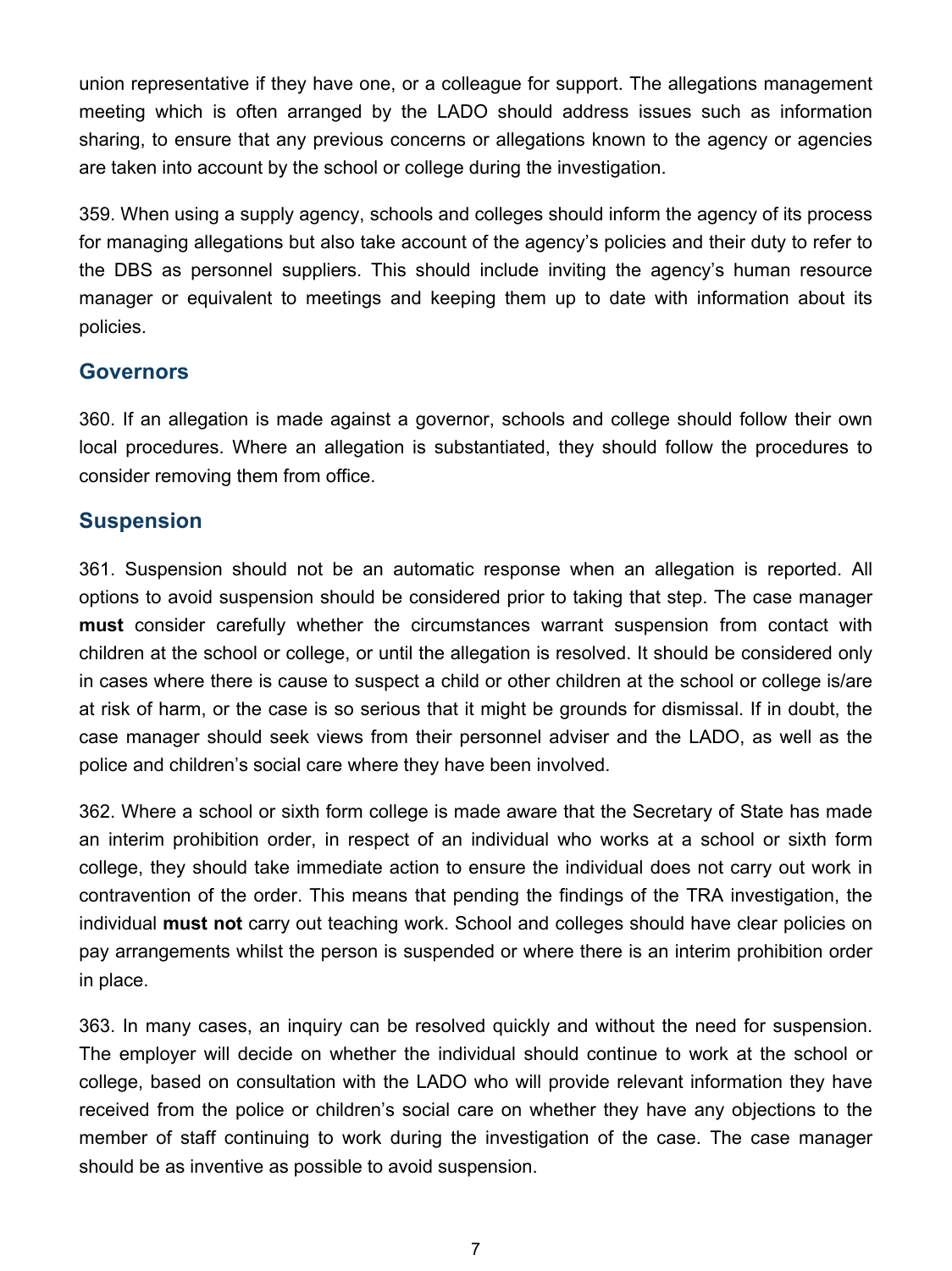364. Based on advice from the school or college's HR provider and/or a risk analysis drawn up with the LADO, the following alternatives should be considered by the case manager before suspending a member of staff:

- redeployment within the school or college so that the individual does not have direct contact with the child or children concerned;
- providing an assistant to be present when the individual has contact with children;
- redeploying to alternative work in the school or college so the individual does not have unsupervised access to children;
- moving the child or children to classes where they will not come into contact with the member of staff, but this decision should only be made if it is in the best interest of the child or children concerned and takes accounts of their views. It should be made making it clear that this is not a punishment and parents have been consulted; or,
- temporarily redeploying the member of staff to another role in a different location, for example to an alternative school or college or where available, work for the local authority or academy trust.

365. These alternatives allow time for an informed decision regarding the suspension, this will, however, depend upon the nature of the allegation. The case manager should consider the potential permanent professional reputational damage to employees that can result from suspension where an allegation is later found to be unfounded, unsubstantiated, malicious, or false.

366. If immediate suspension is considered necessary, the case manager should record the rationale and justification for such a course of action. This should also include what alternatives to suspension have been considered and why they were rejected.

367. Where it has been deemed appropriate to suspend the person, written confirmation should be given within one working day, giving as much detail as appropriate for the reasons for the suspension. It is not acceptable for an employer to leave a person who has been suspended without any support. The person should be informed at the point of their suspension who their named contact is within the organisation and provided with their contact details.

368. Children's social care or the police may give their view to the LADO but they cannot require the case manager to suspend a member of staff or a volunteer, although the case manager should give appropriate weight to their views. The power to suspend is vested in the governing body or proprietor who are the employers. However, where a strategy discussion, or initial assessment, concludes that there should be enquiries by the children's social care, and/or an investigation by the police, the LADO should canvass police and children's social care for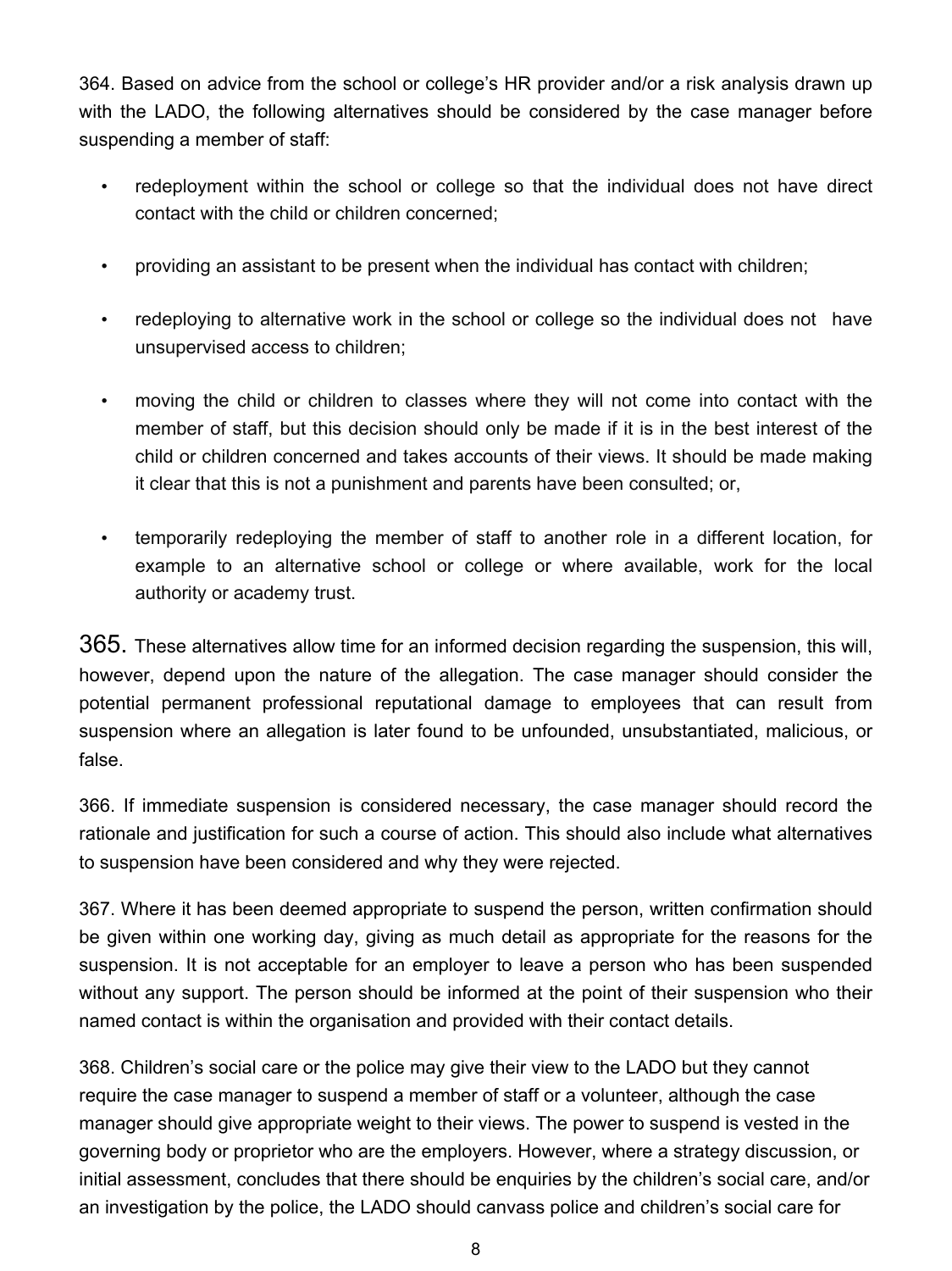views about whether the accused member of staff should be suspended from contact with children. Police involvement does not make it mandatory to suspend a member of staff; this decision should be taken on a case-by-case basis having undertaken a risk assessment about whether the person poses a risk of harm to children.

### **Supporting those involved Duty of care**

369. The welfare of a child is paramount (how children should be protected and supported is set out throughout this guidance) and this will be the prime concern in terms of investigating an allegation against a person in a position of trust. However, when an allegation or safeguarding concern is being investigated it is likely to be a very stressful experience for the adult subject of the investigation, and potentially for their family members. It is important that an employer offers appropriate welfare support at such a time and recognises the sensitivity of the situation. Information is confidential and should not ordinarily be shared with other staff or with children or parents who are not directly involved in the investigation.

370. Employers have a duty of care to their employees. They should:

- manage and minimise the stress caused by the allegation;
- inform the individual as soon as possible, explaining the likely course of action, guided by the LADO, and the police where necessary;
- advise the individual to contact their trade union representative, or a colleague for support;
- appoint a named representative to keep the person informed about progress of the case;
- provide access to counselling or medical advice where appropriate. For staff in schools maintained by the local authority this may include support via the local authority's occupational health arrangements; and
- not prevent social contact with work colleagues and friends, when staff are suspended, unless there is evidence to suggest this may prejudice the gathering of evidence.

371. Parents or carers of the child or children involved should be:

- formally told about the allegation as soon as possible. The case manager should consult the LADO and where involved children's social care and/or the police on what information can be disclosed;
- kept informed about the progress of the case, only in relation to their child no information can be shared regarding the staff member; and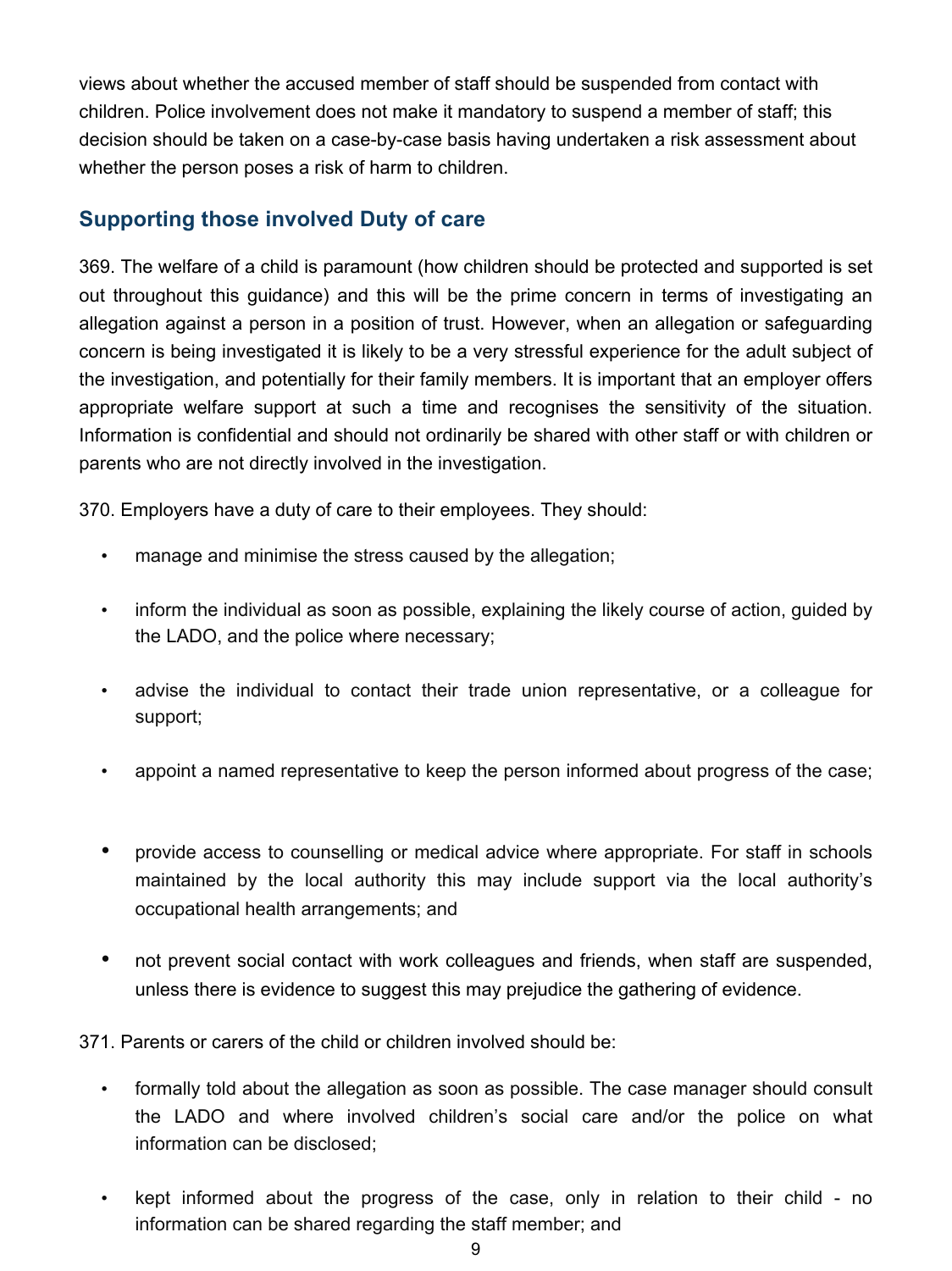• made aware of the requirement to maintain confidentiality and unwanted publicity about any allegations made against teachers in schools whilst investigations are in progress as set out in section 141F of the Education Act 2002 (see paragraphs 372-380).

# **Confidentiality and Information sharing**

372. In an allegations management meeting or during the initial assessment of the case, the agencies involved should share all relevant information they have about the person who is the subject of the allegation, and about the alleged victim, see paragraphs 105-113 in Part two about information sharing.

373. Where the police are involved, wherever possible the school or college should ask the police to obtain consent from the individuals involved to share their statements and evidence for use in the employer's disciplinary process. This should be done as their investigation proceeds and will enable the police to share relevant information without delaying the conclusion of their investigation or any court case.

374. Children's social care should adopt a similar procedure when making enquiries to determine whether the child or children named in the allegation are in need of protection or services, so that any information obtained in the course of those enquiries which is relevant to a disciplinary case can be passed to the employer without delay.

375. The school and college **must** make every effort to maintain confidentiality and guard against unwanted publicity while an allegation is being investigated or considered. The Education Act 2011 amended the Education Act 2002, to introduce reporting restrictions. These provisions made it an offence (except in the limited circumstance expressly permitted by the legislation), for any person to publish any material that may lead to the identification of a teacher in a school who has been accused by, or on behalf of, a child from the same school (where that identification would identify the teacher as the subject of the allegation).

376. The reporting restrictions apply until:

- the point that the accused person is charged with a relevant offence; or
- the Secretary of State or the General Teaching Council for Wales publishes information about an investigation or decision in a disciplinary case arising from the allegation.

377. The reporting restrictions are disapplied if the individual to whom the restrictions apply effectively waives their right to anonymity by going public themselves or by giving their written consent for another to do so or if a court lifts the reporting restrictions in response to a request to do so.

378. The legislation prevents the "publication" of material by any person that may lead to the identification of the teacher who is the subject of the allegation. "Publication" includes "any speech, writing, relevant programme or other communication in whatever form, which is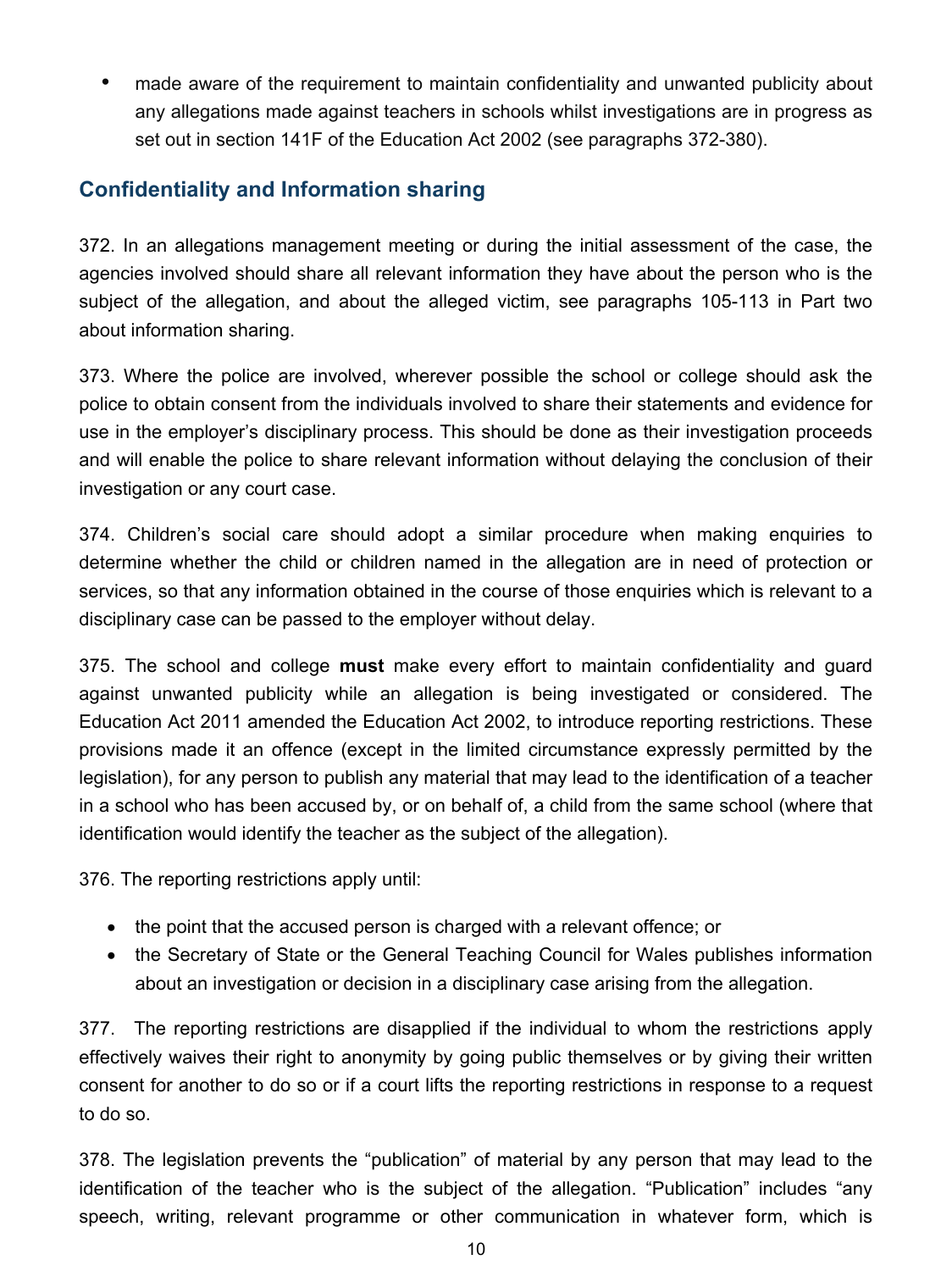addressed to the public at large or any section of the public." This means that a parent who, for example, published details of the allegation on a social networking site would be in breach of the reporting restrictions (if what was published could lead to the identification of the teacher by members of the public). In circumstances where schools need to make parents aware about an allegation, they should make parents and others aware that there are restrictions on publishing information.

379. In accordance with the Authorised Professional Practice published by the College of Policing in May 2017, the police will not normally provide any information to the press or media that might identify an individual who is under investigation, unless and until the person is charged with a criminal offence. In exceptional cases where the police wish to depart from that rule, for example an appeal to trace a suspect, they **must** apply to a magistrates' court to request that reporting restrictions be lifted.

380. The case manager should take advice from the LADO, police and children's social care to agree the following:

- who needs to know and exactly what information can be shared;
- how to manage speculation, leaks and gossip;
- what, if any, information can be reasonably given to the wider community to reduce speculation; and,
- how to manage press interest if, and when, it should arise.

### **Allegation outcomes**

381. The definitions that should be used when schools and colleges determine the outcome of an allegation are set out below:

- **Substantiated**: there is sufficient evidence to prove the allegation;
- **Malicious**: there is sufficient evidence to disprove the allegation and there has been a deliberate act to deceive or cause harm to the person subject of the allegation;
- **False**: there is sufficient evidence to disprove the allegation;
- **Unsubstantiated**: there is insufficient evidence to either prove or disprove the allegation. The term, therefore, does not imply guilt or innocence; or,
- **Unfounded**: to reflect cases where there is no evidence or proper basis which supports the allegation being made.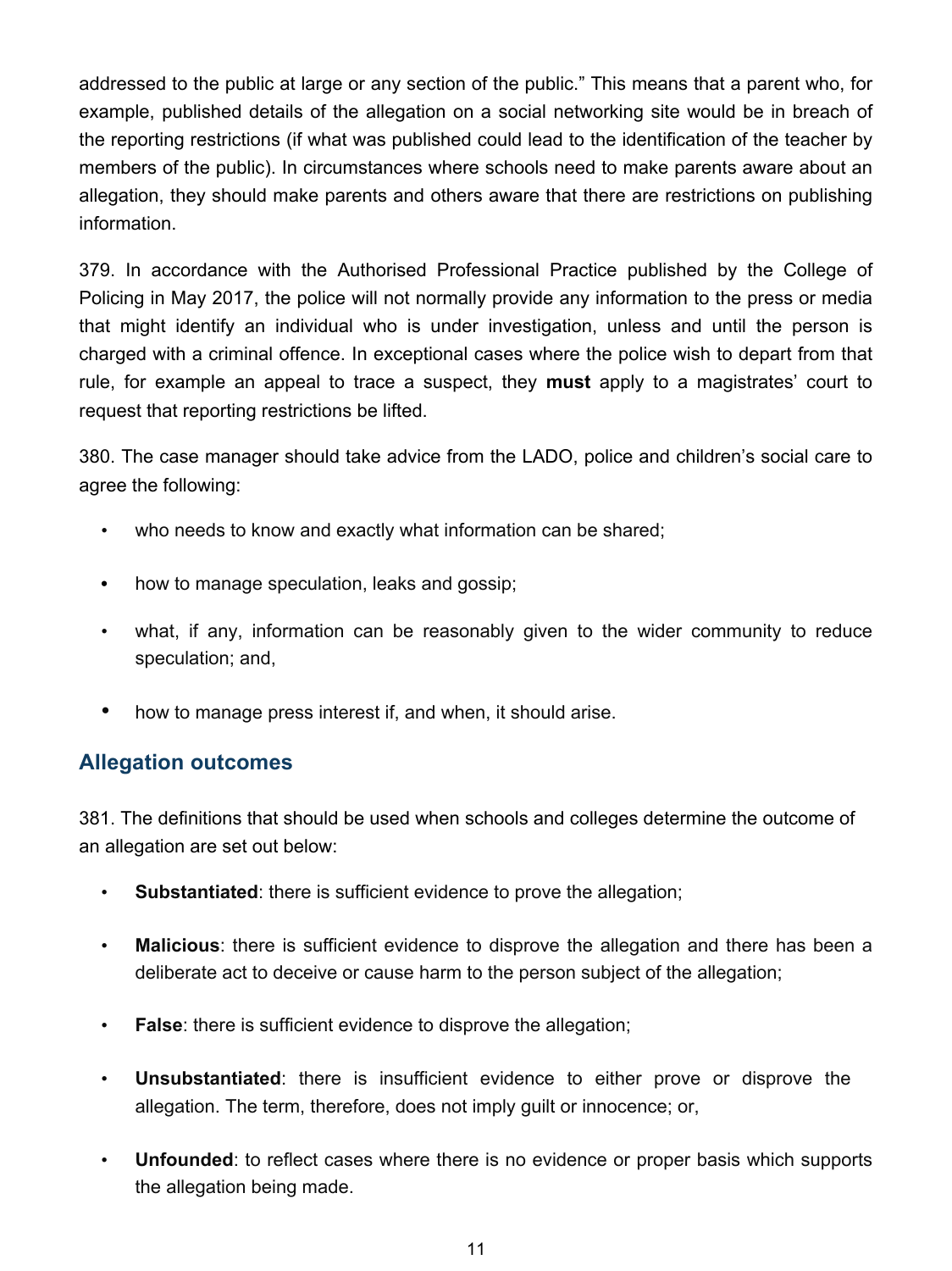382. Ultimately the options open to the school or college depend on the nature and circumstances of the allegations and the evidence and information available. This will range from taking no further action, to dismissal or a decision not to use the person's services in future. Suspension should not be the default position, an individual should be suspended only if there is no reasonable alternative (see paragraphs 361-368 on suspension).

383. If the allegation is substantiated and:

- the person is dismissed; resigns, or otherwise ceases to provide his or her services; or
- the employer ceases to use the person's services.

The employer has a legal duty to make a referral to the DBS for consideration of whether inclusion on the barred lists is required.

384. In the case of a member of teaching staff at a school or sixth form college, the case manager **must** consider whether to refer the matter to the TRA to consider prohibiting the individual from teaching (paragraph 143 for further information).

385. There is a legal requirement for employers to make a referral to the DBS where they consider an individual has engaged in conduct that harmed (or is likely to harm) a child; or if a person otherwise poses a risk of harm to a child (paragraph 142 for further information).

### **Following a criminal investigation or a prosecution**

386. The police should inform the LADO and the employer immediately when: a criminal investigation and any subsequent trial is complete; it is decided to close an investigation without charge; or, it is decided not to continue to prosecute after the person has been charged.

387. In those circumstances, during the joint assessment meeting the LADO should discuss with the case manager whether any further action, including disciplinary action, is appropriate and, if so, how to proceed. The information provided by the police and/or children's social care should also inform that decision. The options will depend on the circumstances of the case and the consideration should take into account the result of the police investigation or the trial, as well as the different standard of proof required in disciplinary and criminal proceedings.

### **Unsubstantiated, unfounded, false or malicious allegations**

388. If an allegation is determined to be unsubstantiated, unfounded, false or malicious, the LADO and the case manager should consider whether the child and/or the person who has made the allegation is in need of help or may have been abused by someone else and this is a cry for help. In such circumstances, a referral to children's social care may be appropriate.

389. If a report is determined to be unsubstantiated, unfounded, false or malicious, the designated safeguarding lead should consider whether the child and/or the person who has made the allegation is in need of help or may have been abused by someone else and this is a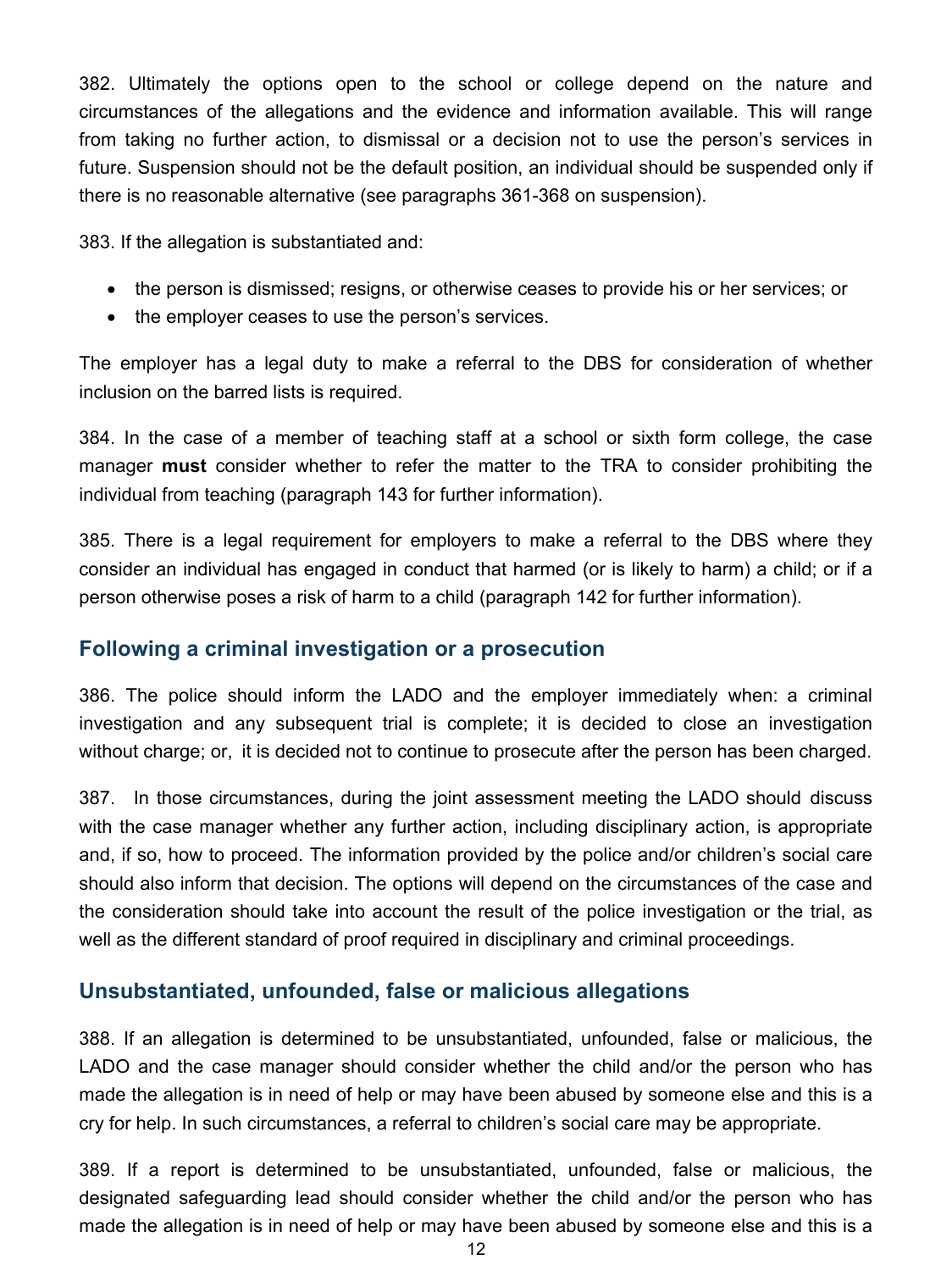cry for help. In such circumstances, a referral to children's social care may be appropriate. If a report is shown to be deliberately invented or malicious, the school or college, should consider whether any disciplinary action is appropriate against the individual who made it as per their own behaviour policy.

### **Returning to work**

390. Where it is decided on the conclusion of a case that a person who has been suspended can return to work, the case manager should consider how best to facilitate that. Guidance and advice are usually provided via HR or the LADO. Most people will benefit from some help and support to return to work after a stressful experience. Depending on the individual's circumstances, a phased return and/or the provision of a mentor to provide assistance and support in the short term may be appropriate. The case manager should also consider how the person's contact with the child or children who made the allegation can best be managed if they are still attending the school or college.

# **Managing the situation and exit arrangements**

#### **Resignations and 'settlement agreements'**

391. 'Settlement agreements' (sometimes referred to as compromise agreements), by which a person agrees to resign if the employer agrees not to pursue disciplinary action and both parties agree a form of words to be used in any future reference, should **not** be used, where there are allegations that indicate the person is a risk or poses a risk of harm to children or deemed not suitable to work with children. Such an agreement will not prevent a thorough police and/or school or college investigation where that is appropriate.

392. Schools and colleges should not cease their investigations if the person leaves, resigns or ceases to provide their services. It is important that every effort is made to reach a conclusion in all cases of allegations bearing on the safety or welfare of children, including any in which the person concerned refuses to cooperate.

393. Wherever possible, the accused should be given full opportunity to answer the allegation and make representations about it. The process of recording the allegation and any supporting evidence and reaching a judgement about whether it can be substantiated or otherwise on the basis of all the information available, should continue even if the accused does not cooperate. It may be difficult to reach a conclusion in those circumstances, and it may not be possible to apply any disciplinary sanctions if a person's period of notice expires before the process is complete, but it is important to reach and record an outcome wherever possible. The person concerned should be notified of the conclusion of the allegations and sanctions that might be posed.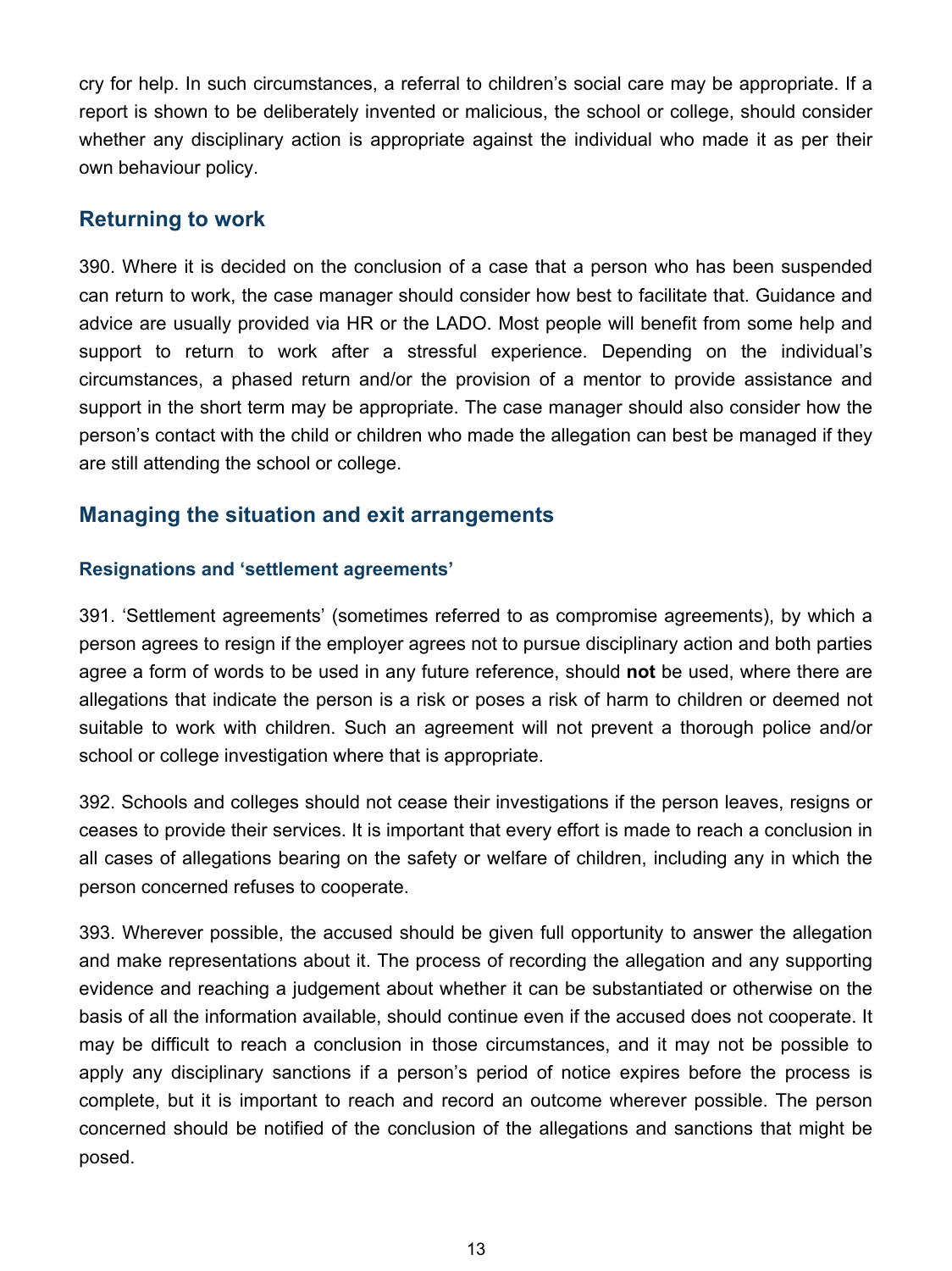394. Other than where allegations are false, malicious, unsubstantiated, or unfounded, the outcome should be made clear when providing references to prospective employers. This is particularly important where the person moves into another position involving working with children.

395. It is not appropriate to reach a settlement/compromise agreement if the person subject to the allegation resigns or their services cease to be used. However, in limited circumstances schools and colleges sometimes use settlement agreements to end the employment relationship on agreed terms, but not where there is an allegation that the individual poses a risk to children.

396. Where a settlement/compromise agreement is used, schools and colleges should not let it prevent the employer from:

- fulfilling their legal duty to refer cases to the DBS where the referral criteria are met see paragraph 329. Non-compliance of this duty is a criminal offence; or
- providing a reference to potential employers when requested; or
- considering whether to make a referral to the Teaching Regulations Agency where the criteria are met - see paragraph 333.

# **Record keeping**

397. Details of allegations following an investigation that are found to have been malicious or false should be removed from personnel records, unless the individual gives their consent for retention of the information. However, for all other allegations, it is important that the following information is kept on the file of the person accused:

- a clear and comprehensive summary of the allegation;
- details of how the allegation was followed up and resolved;
- a note of any action taken, and decisions reached and the outcome as categorised above;
- a copy provided to the person concerned, where agreed by children's social care or the police; and,
- a declaration on whether the information will be referred to in any future reference.

398. The purpose of the record is to enable accurate information to be given in response to any future request for a reference. It will provide clarification in cases where future DBS checks reveal information from the police about an allegation that did not result in a criminal conviction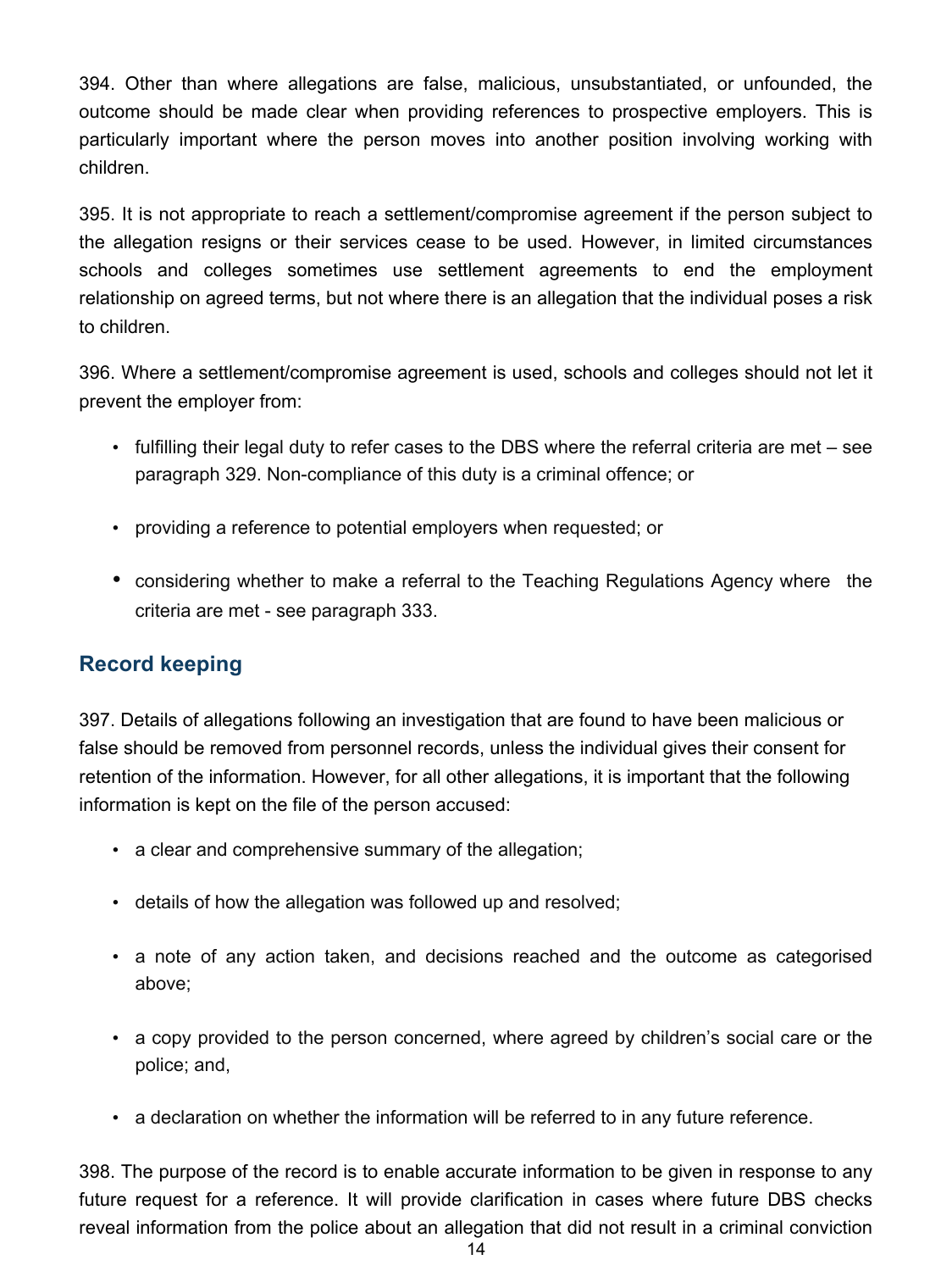and it will help to prevent unnecessary re-investigation if, as sometimes happens, an allegation re-surfaces after a period of time.

399. Schools and colleges have an obligation to preserve records which contain information about allegations of sexual abuse for the Independent Inquiry into Child Sexual Abuse (IICSA), for the term of the inquiry (further information can be found on the IICSA website). All other records should be retained at least until the accused has reached normal pension age or for a period of 10 years from the date of the allegation if that is longer.

400. The Information Commissioner has published guidance on employment records in its Employment Practices Code and supplementary guidance, which provides some practical advice on record retention. This can be found on the ICO website: here.

#### **References**

401. Cases in which an allegation was found to be false, unfounded, unsubstantiated or malicious should not be included in employer references. Any repeated concerns or allegations which have all been found to be false, unfounded, unsubstantiated or malicious should also not be included in any reference. See paragraphs 203-205 for further information on references. Substantiated allegations should be included in references, provided that the information is factual and does not include opinions.

#### **Learning lessons**

402. Throughout the process in handling allegations and at conclusion of a case in which an allegation is substantiated, the LADO should review the circumstances of the case with the case manager to determine whether there are any improvements to be made to the school's or college's procedures to help prevent similar events in the future. This should include issues arising from any decision to suspend the member of staff, the duration of the suspension and whether or not suspension was justified. Lessons should also be learnt from the use of suspension when the individual is subsequently reinstated. The LADO and case manager should consider how future investigations of a similar nature could be carried out without suspending the individual.

403. For all other cases the case manager should consider the facts and determine whether any improvements can be made.

#### **Non recent allegations**

404. Where an adult makes an allegation to a school or college that they were abused as a child, the individual should be advised to report the allegation to the police. Non recent allegations made by a child, should be reported to the LADO in line with the local authority's procedures for dealing with non-recent allegations. The LADO will coordinate with children social care and the police. Abuse can be reported no matter how long ago it happened.